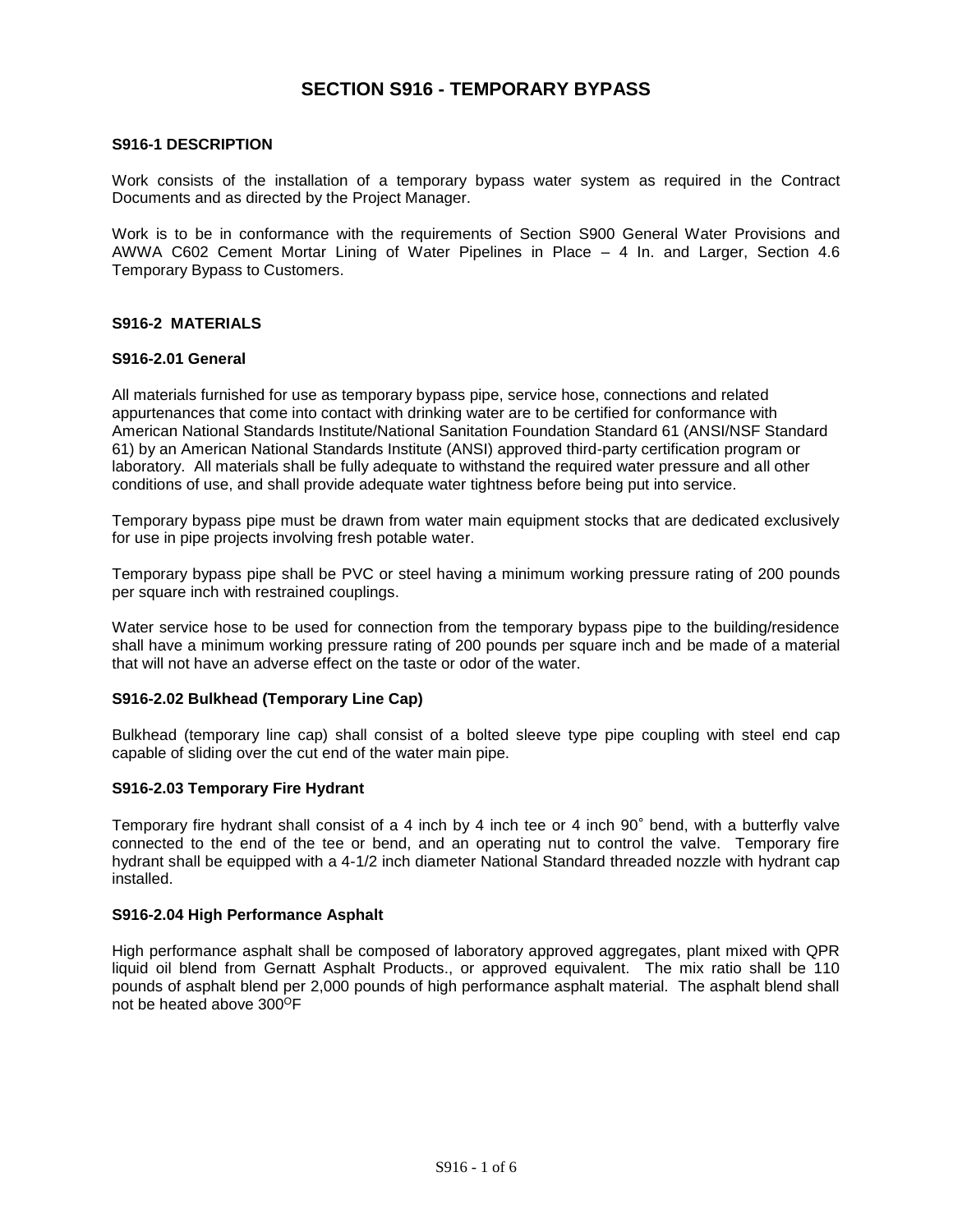## **Aggregates**

The aggregate shall consist of 100% crushed limestone or a laboratory approved equivalent under ASTM C-136

## Screen Sizes Percentage Passing

| SIEVE SIZE | PERCENT PASSING BY WEIGHT |  |
|------------|---------------------------|--|
| $3/8$ inch | 100                       |  |
| No. 4      | 20 to 85                  |  |
| No. 8      | 2to 40                    |  |
| No. 16     | 0 to 10                   |  |
| No. 50     | $0$ to $6$                |  |
| No 200     | $0 - 2$                   |  |

#### **Bituminous Material**

The modified bituminous liquid oil blend shall be QPR, or equal which meets the following requirements: ASTM D-1310; ASTM D-2170; ASTM D-95; ASTM D-401

The mix shall be produced through conventional asphalt plant methods under the direction of a representative of the asphalt blend manufacturer. Before use, the final mix shall be approved by the representative of the asphalt blend manufacturer.

## **S916-3 CONSTRUCTION DETAILS**

## **S916-3.01 General**

One week prior to bypass work, the Contractor shall deliver "door hanger" notices supplied by the City Water Bureau to each affected residence and business.

Temporary bypass system shall include temporary bypass pipe, hoses, connections and related appurtenances necessary to maintain a continuous supply of water. Temporary bypass system shall be maintained in a safe and operative condition at all times.

For protection of the work and the public, flashers and barricades shall be installed at locations as directed by the Project Manager. The flashers and barricades shall be maintained in proper operating condition.

Where required, the Contractor shall install bulkheads (temporary line caps) on the existing water main to keep the section of the existing water main pressurized and capable of supplying a continuous flow of water. The bulkheads shall be fitted with a bolted sleeve type pipe coupling having a steel end cap and outlet fitting so that the temporary bypass pipe can be fed through the end of the bulkhead. The coupling shall be slid over the end of the water main, and braced or restrained so that it will support normal operating line pressure.

To prevent contamination, open cut water main ends that are left unattended shall be wrapped by a double layer of polyethylene plastic and tightly tied or covered with a water tight plug. All fire hydrant nozzles shall be capped when not in use.

Valves shall be installed on the temporary bypass pipe at all appropriate locations, Valve spacing should generally not exceed 800 feet.

Temporary bypass pipe crossing streets and sidewalk access ramps shall be installed in a trench and shall not block or otherwise impede access to any sidewalk access ramp. The existing pavement shall be saw cut and excavated to a depth sufficient to contain the temporary bypass pipe. The Contractor shall maintain uninterrupted accessibility to sidewalk access ramps at all times.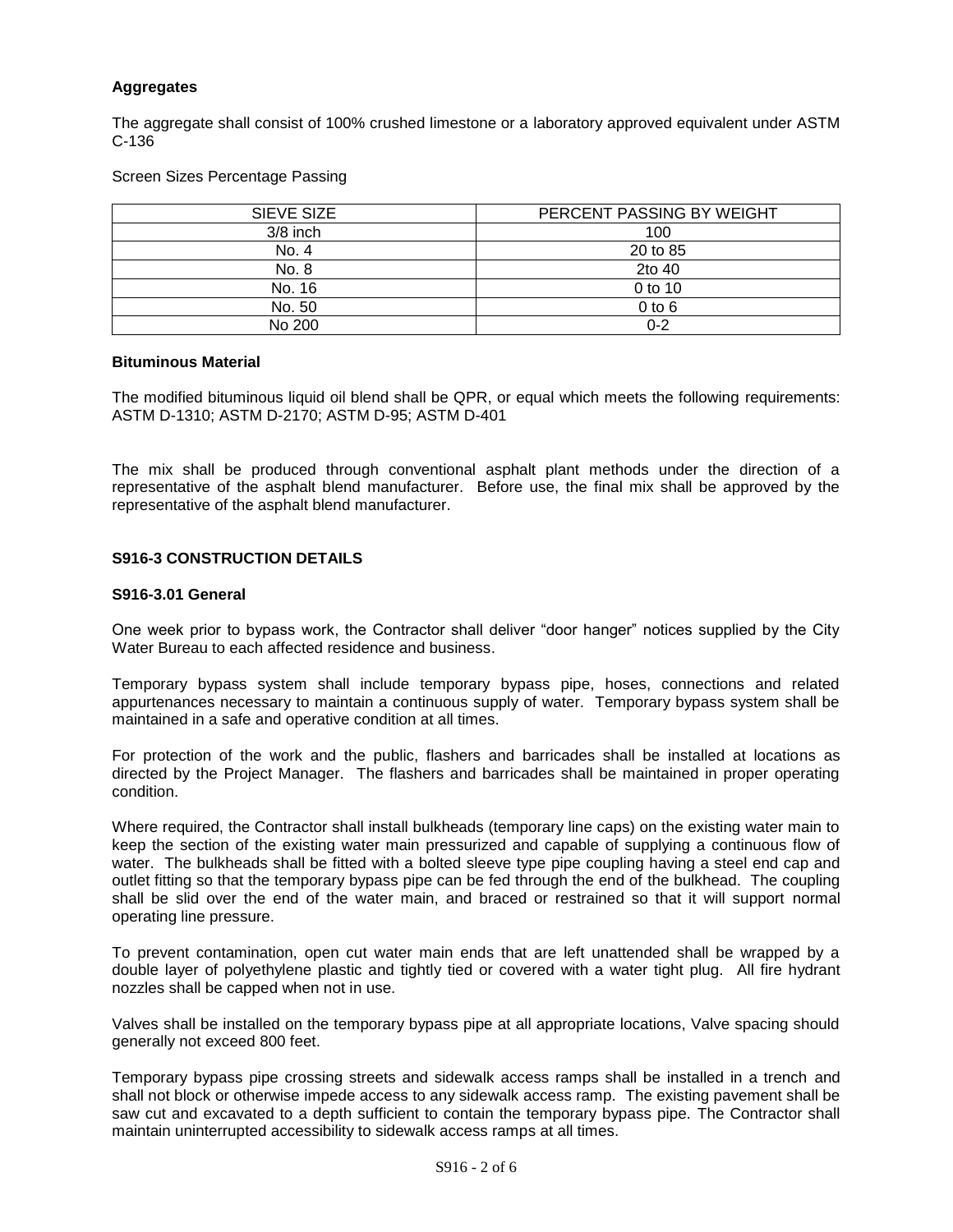Temporary bypass pipe in other areas may also be required to be installed in a trench as required in the Contract Documents and as directed by the Project Manager.

To minimize interference with vehicle and pedestrian traffic, whenever temporary bypass pipe crosses a driveway or sidewalk, the temporary bypass pipe shall be covered with a mound of high performance asphalt material, or suitable ramps.

The City will furnish the Contractor with copies of a notice alerting customers about the possibility of seeing discolored water. The Contractor shall distribute these notices to all affected customers immediately prior to transferring the water supply from the temporary bypass pipes and hoses back to the water main.

After completion of the water main work and restoration of the supply of water back to the water main, the Contractor shall remove all temporary bypass pipe and related appurtenances. The street, sidewalks and adjacent property shall be restored to a neat and orderly condition.

## **S916-3.02 Disinfection**

All bypass pipes shall be disinfected per the requirements of Section S900, the Monroe County Department of Public Health and the Contract Documents.

The Contractor shall disinfect the hydrant standpipe prior to connecting the bypass pipe to the hydrant by pouring 1 quart of commercially available bleach (solution containing approximately 5% sodium hypochlorite) into the hydrant. The hydrant shall be filled with clean water and let stand for a minimum of 20 minutes. The hydrant shall then be flushed and the bypass pipe connected to it.

## **S916-3.03 Temporary Water Service Connection**

The Contractor shall make all connections to the customer's water service line on a day and at a time that is convenient to the customer.

Connection from the temporary bypass pipe to the water service line shall be made inside the building at the meter, outside at the hose bib, or any suitable area not directly in the street.

Hose shall be run into the building through a window, or a temporary opening shall be made in the building wall of a size just large enough to pass the hose through. Dryer vents are not to be used. The opening shall be secured to prevent any access by unauthorized individuals, and shall be completely sealed to prevent access by rodents, water intrusion, and to minimize heat loss.

Hose connection made at the hose bib shall be done by connecting a 2 hose Y-adaptor with dual shutoff capable of allowing independent use of two hoses from one faucet.

If access into the building is impossible or impractical, and the hose bib is not accessible, the connection shall be made to the water service line in any suitable area not directly in the street. The Contractor shall excavate, expose and cut the water service line, and connect the hose. The Contractor shall either backfill excavated area or install orange construction fencing with flashers around the excavated area. If the area where the excavation is made is paved, the Contractor shall cover the excavation with heavy gauge steel plates capable of supporting an AASHTO H20 Highway Loading.

The Contractor shall make satisfactory arrangements with the customer so that stop and waste valves shall be accessible at all times.

#### **S916-3.04 Flushing Water Service Lines and Restoration of Service**

After completion of lining the water main, the Contractor shall clear the water service lines by back flushing with potable water. Once the water main has been health tested, recharged and put back into service, each water service shall be flushed at full velocity for a period of at least 10 minutes, prior to reinstallation of the water meter. The hose connection from the inlet side of the meter, out to the street shall be utilized for the flush. Flush water will travel from the charged water main through the existing water service to the meter inlet hose connection and out through the hose to the street. The water service curb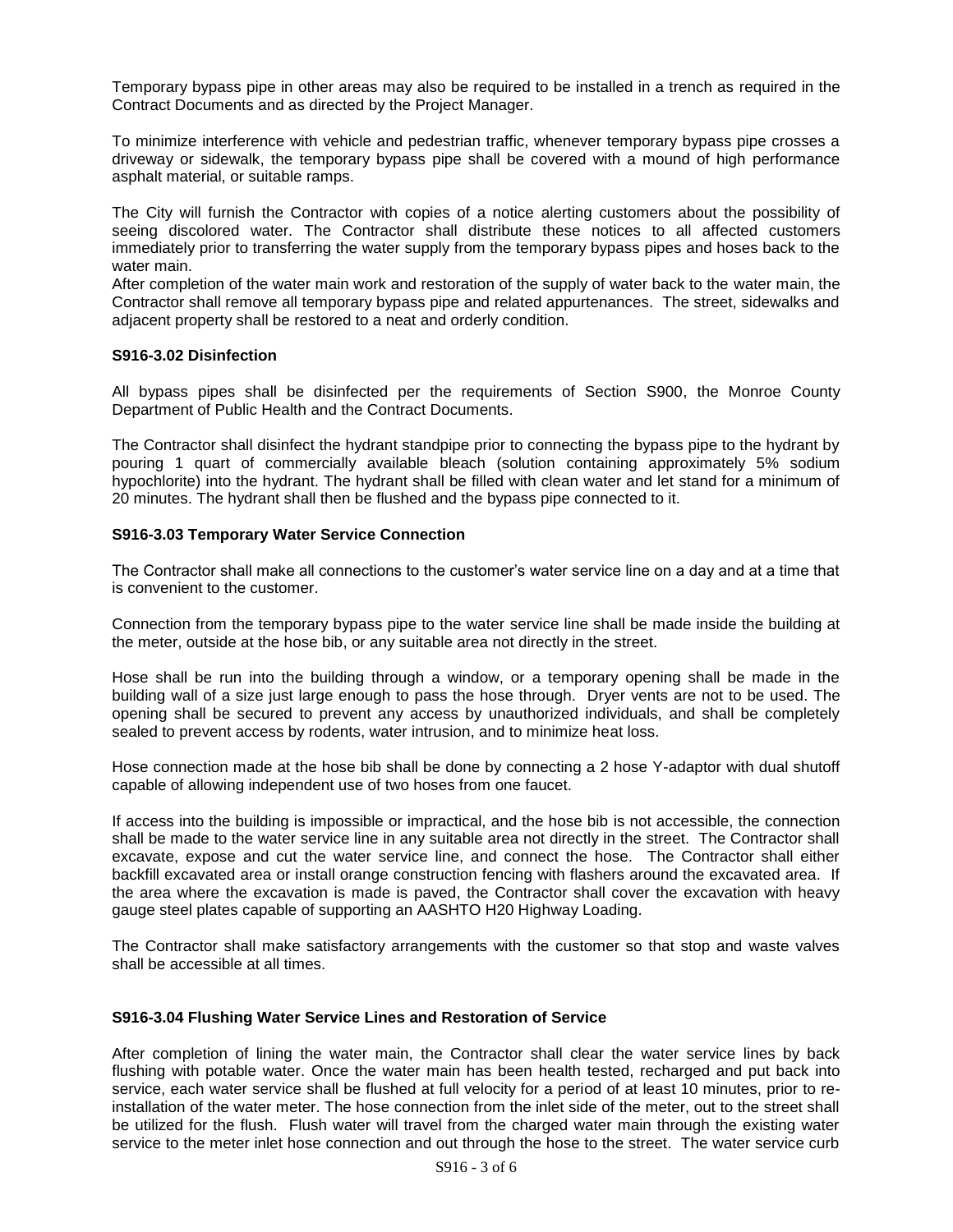valve must be left in the full open position for the duration of the flush. Precautions must be taken to ensure the hose outlet is directed to the street and directed away from any lawn areas.

In the instances where the outside hose bib is used for the bypass pipe connection to the home instead of at the inside meter location, the final flush out of the service will be through the hose connection to the outside hose bib. The contractor must make arrangements to remove the meter and install a splice pipe. The water service may not be flushed through the water meter. Following the flush, the splice piece shall be removed and the meter reinstalled. The same procedure will apply in cases where the meter is located in an exterior meter crock.

Multiple services may be flushed at the same time. Water meters shall be reinstalled on the same day that the service flush takes place. If a water meter cannot be installed on the same day, a re-flush of the service will be required.

The contractor will record the size and material of the water service as it enters the premise up stream of the water meter on the *Water Service Identification Cards* provided by the City. These cards will be turned into the project engineer / inspector at the completion of work on each street in the project. .

Instructions for interior flushing of the premise plumbing shall be issued to each household following installation of the water meter. The City Water Bureau will provide the contractor with the appropriate *pamphlets and/or door hangers* for distribution. The contractor's representative shall advise the resident not to drink water until the resident has completed the flushing of the internal premise plumbing.

The Contractor shall disconnect the hose, restore the water service line back to normal conditions, and restore water flow. Access points shall be properly restored to pre-construction status. Temporary openings into buildings/residences shall be permanently repaired using a material and method acceptable to the Project Manager.

When temporary bypass is used during a water main cleaning and lining project, and the situation arises where a City-owned building is vacant and boarded-up, the City will make arrangements to allow the Contractor to gain access to the building to connect a temporary bypass hose for use in flushing back the water service to clean out debris that may accumulate at the location where the service is connected to the water main. For non-City-owned vacant buildings, if the Contractor is not able to gain access to the building after making every reasonable attempt to contact the building owner or his representative, the Project Manager may direct the Contractor to clean and line the water main without making provision to flush back the service. In some cases for non-City-owned vacant buildings, the Project Manager may direct the Contractor to excavate the water service at the curb stop to connect a flush-back hose before the water main is cleaned and lined. In other cases, after the water main has been cleaned and lined, the Project Manager may direct the Contractor to excavate at the location where the service to the vacant building is connected to the water main, disconnect the service and clean out any debris that may have accumulated in the service at this location. Once cleaned out, the service shall be reconnected to the water main, the excavation backfilled and the surface restored.

## **S916-3.05 Temporary Fire Hydrants**

Temporary fire hydrants shall be installed where indicated on the plans or as directed by the Project Manager. Temporary fire hydrants shall be required on temporary bypass pipe which is 4 inch in diameter or larger in size. The pipe threads shall be protected with a hydrant cap when not in use. Temporary fire hydrants shall be serviceable at all times. Hydrants are subject to inspection at any time by either the Water Bureau or the City of Rochester Fire Department. If they are found to be unserviceable, immediate correction shall be made.

## **S916-3.06 High Performance Asphalt**

High performance asphalt material shall be used for all trenches used in burying temporary bypass pipe, for covering temporary bypass pipe that crosses a driveway or sidewalk, and for forming a ramp over edges of steel road plates.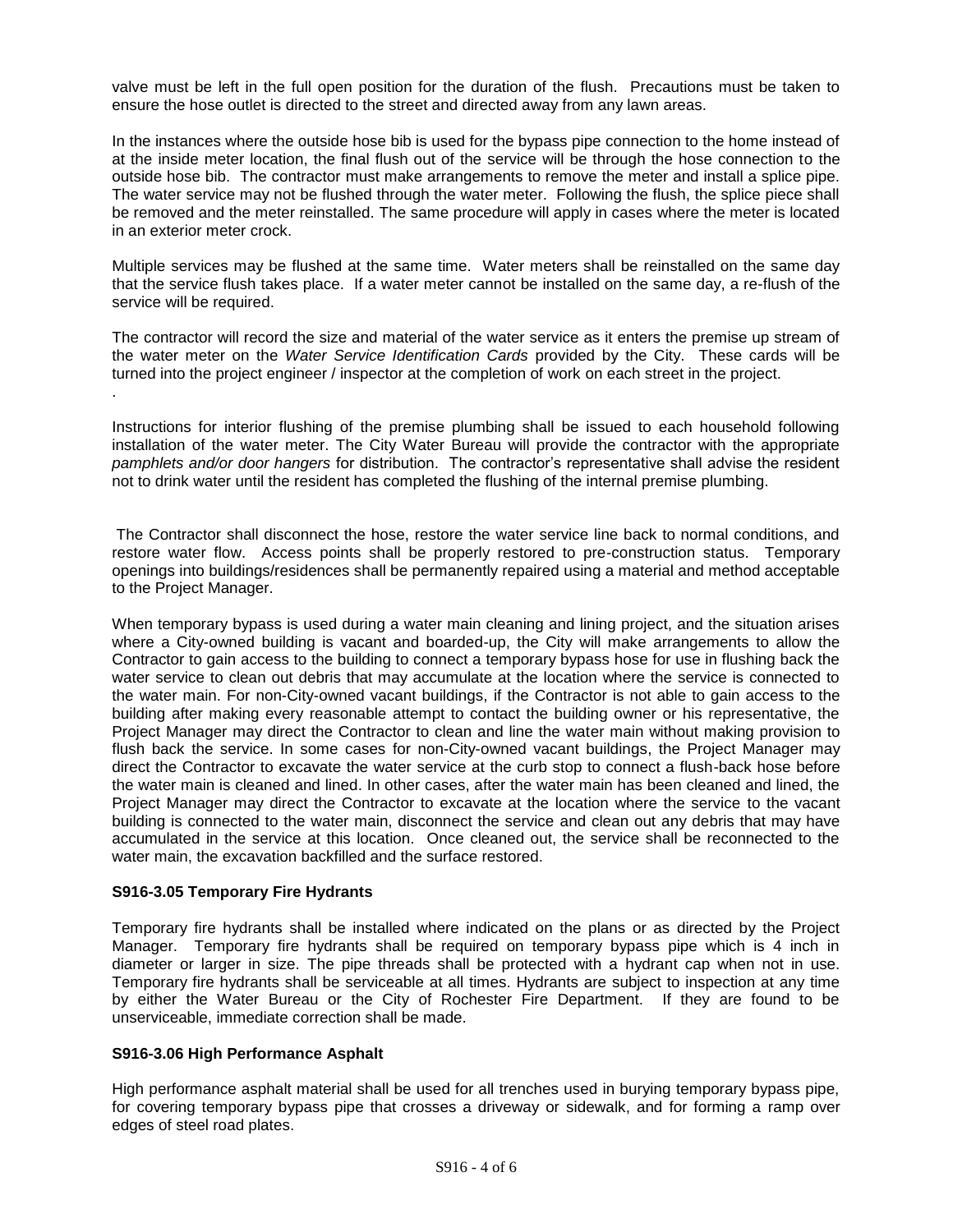High performance asphalt material shall be compacted with the use of a plate tamper to provide for an asphalt patch that is both cohesive and firm, and that adheres tightly to the existing asphalt pavement. The high performance asphalt material shall be maintained at all times in a reasonably smooth and hard condition. The high performance asphalt surface shall be well drained, free of potholes, bumps, irregularities and depressions. The Contractor shall provide extra maintenance of the high performance asphalt material on holidays, weekends and during the winter season.

## **S916-3.07 24 Hour Maintenance**

The Contractor shall be responsible for maintenance and repair of the temporary bypass system. The Contractor shall be equipped to make all repairs necessary, at the Project site, for the duration of the installation. The Bureau of Water shall be provided with a 24 hour emergency telephone number at which the Contractor may be reached, in case it is necessary to make any repairs.

## **S916-4 METHOD OF MEASUREMENT**

## **S916-4.01 Temporary Bypass Pipe**

The quantity to be measured for payment shall be the number of linear feet of temporary bypass pipe installed.

No payment will be made for temporary bypass pipe that is installed by the Contractor solely for the Contractor's convenience.

## **S916-4.02 Temporary Service Connections**

The quantity to be measured for payment shall be the number of temporary water service connections made.

## **S916-4.03 Water Service Restoration to Vacant Building**

The quantity to be measured for payment shall be the number of service connections restored by excavating at the location where the water service is connected to the water main.

#### **S916-4.04 Temporary Fire Hydrants**

The quantity to be measured for payment shall be the number of temporary fire hydrants installed.

## **16-5 BASIS OF PAYMENT**

#### **S916-5.01 Temporary Bypass Pipe**

The unit price bid shall include the cost of: distribution of service interruption notices; pavement saw cutting; bulkheads; furnishing, installing and removing temporary bypass pipe, valves and appurtenances; covering and burying temporary bypass pipe; connections to water sources; high performance asphalt; temporary surface restoration; furnishing, installing, ramping edges and removing steel plates; disinfection; flushing; bacteriological sampling and associated fees; obtaining approval from Monroe County Department of Public Health; protection including but not limited to flashers and barricades; 24 hour maintenance; excavation; backfill; surface restoration; and furnishing all labor, material and equipment necessary to complete the work.